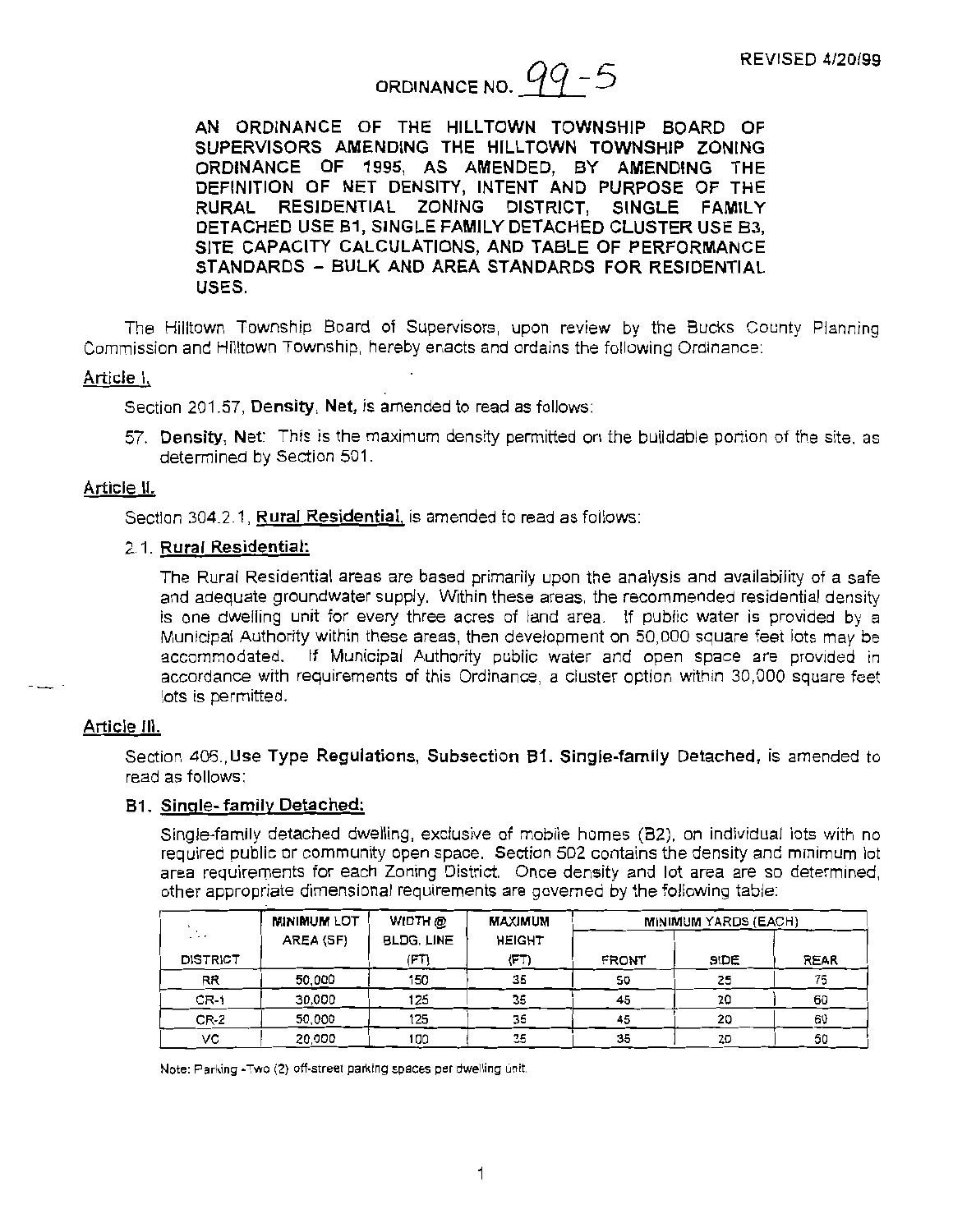## **Article IV.**

Section 406. - Use Type Regulations, Subsection B3., Single-family Detached Cluster, is amended to read as follows:

## **83. Singte~family Detached Cluster:**

Single-family detached dwellings on individual lots, designed around interconnected networks of permanently protected open space. Section 502 contains the density and minimum lot area for each Zoning District. Once net buildable site area is determined, other appropriate dimensional requirements are governed by the Tables below.

- 1. All single-family detached cluster dwelling units within the CR-1 and CR-2 Zoning Districts shall be serviced by both public water and public sewer provided by a Municipal Authority.
- 2. All single-family detached cluster dwelling units within the RR District shall be serviced by a public water distribution and supply system provided by a Municipal Authority and individual on-lot sewage disposal systems.

## **TABLE 83**

|                        |            | <b>DISTRICT</b> |            |           |  |
|------------------------|------------|-----------------|------------|-----------|--|
|                        | $CR-1$     | CR-2            |            | <b>RR</b> |  |
|                        |            | <b>OPTION 1</b> | OPTION 2   |           |  |
| MIN. LOT AREA (SF)     | 10,000     | 30,000          | 20,000     | 30,000    |  |
| MIN. LOT WIDTH (FT)    | 60         | 100             | 85         | 100       |  |
| MAX. BLDG. HEIGHT (FT) | 35         | 35              | 35         | 35        |  |
| MINIMUM YARDS:         |            |                 |            |           |  |
| FRONT (FT)             | 25         | 50              | 40         | 50        |  |
| SIDE (FT)              | $20^{(1)}$ | 20              | $20^{(1)}$ | 20        |  |
| REAR (FT)              | 40         | 50              | 40         | 50        |  |

<sup>tt)</sup> Represents the separation required for principal buildings, with no side yard less than 5 feet.

Parking: Two (2) off-street spaces per dwelling unit.

# **Article V.**

Section 501 ., **Site Capacity Calculations,** is amended to read as follows:

### **501 . Site Capacity Calculations:**

Each site is unique, it has physical features which are rarely duplicated precisely on another site. Portions of some sites may not be usable, and a minimum amount of buildable land should be retained for recreation. The purpose of this Section is to determine the appropriate intensity of use to which a specific tract may be put.

- A The following site capacity calculations shall be submitted with applications for Use B3, Single-family Detached Cluster; Use 84, Performance Subdivision, Use 86, Mobile Home Park, and Use 87, Retirement Village:
	- 1. Certain portions of tracts may not be usable for the activities proposed for the site: these shall therefore be subtracted from the site area to determine Base Site Area.
	- 1.1 Site Area as determined by actual on-site survey example to the same control of the Ac.
	- 1.2 Subtract land within the existing and ultimate right-of-way of existing streets, utility rights-of-way and easements. rights-of-way and easements.<br>1.3 Subtract land which is not contiguous: i.e., \_\_\_\_\_\_\_\_\_\_\_\_\_\_\_\_\_\_\_\_\_\_\_\_\_\_\_\_\_\_\_\_Ac.
	-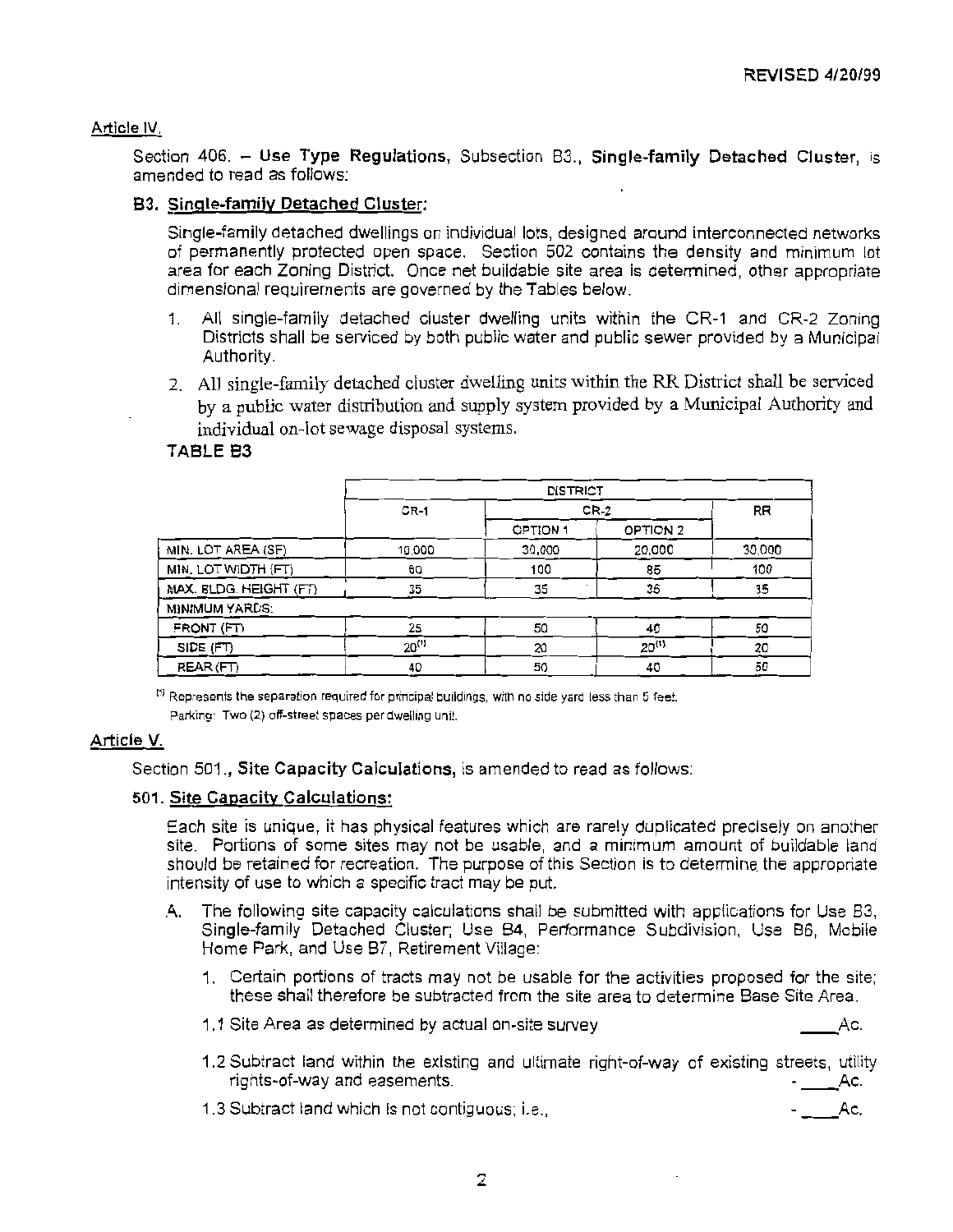- (a) A separate parcel which does not abut or adjoin, nor share common boundaries with, the rest of the development; and/or
- {b) Land which is cut off from the main parcel (1) by an expressway, arterial, or major collector street as defined within Section 506.3 of the Subdivision Ordinance; or (2) so that it is isolated and unavailable for building purposes.
- 1 .4 Subtract land which in a previously approved subdivision. was reserved for resource reasons such as flooding, or for recreation. \_\_ Ac.
- 1.5 Subtract land used or zoned for another use. to include but not necessarily limited to, commercial or industrial uses in a residential development, or land in a different Zoning District than that of the primary use. \_\_ Ac.  $\begin{array}{ccc} \text{y use.} & - \_\_ \text{AC.} \\ \text{EQUALS BASE SITE AREA} & = & \text{Ac.} \end{array}$

2. RESOURCE PROTECTION LAND: All land within the base site area shall be mapped and measured for the purpose of determining the amount of open space needed to protect it:

|                           |                   |                 | <b>PROTECTION</b>   |
|---------------------------|-------------------|-----------------|---------------------|
|                           |                   |                 | LAND                |
|                           |                   |                 | <b>RESOURCE</b>     |
|                           | <b>OPEN SPACE</b> | LAND IN         | (AC.X OPEN          |
|                           | <b>RATIO</b>      | <b>RESOURCE</b> | <b>SPACE RATIOI</b> |
| <b>FLOODPLAINS</b>        | 1.00              | AC.             | AC                  |
| <b>FLOODPLAIN SOILS</b>   | 1.00              | AC              | $-$ AC              |
| LAKES OR PONDS            | 1.00              | AC              | - AC                |
| <b>WETLANDS</b>           | 1.00              | AC.             | - AC                |
| STEEP SLOPE (25% OR MORE) | .65               | - AC            | - AC                |
| WOODLAND <sup>(1)</sup>   | .80               | AC              | AC                  |
| POND SHORE                | .80               | AC.             | - AC                |
| LAKE SHORE                | .70               | AC              | - AC                |
| STEEP SLOPE (15-25%)      | .70               | - AC            | - AC                |
| STEEP SLOPE (8-15%)       | .60               | AC              | АC                  |

<sup>11</sup>> Woodland protection **standards are** reduced to 40% within the CR-1, PC-1, PC-2, LI and HI Districts.

TOTAL LAND WITH RESOURCE RESTRICTIONS **= \_\_ Ac.** 

TOTAL RESOURCE PROTECTION LAND **= \_\_ Ac.** 

- 
- 3. USABLE MUNICIPAL USE OR OPEN SPACE LAND: While some of the open space or municipal use land required by the Zoning District may be resource protection land, the intent is to provide for municipal use areas which can be used to the benefit of the Township residents, or usable common open space which shall be as near to each unit as possible. Thus, there is a need for specific guidelines insuring that a minimum amount of land not restricted by Sections 1 or 2 above is retained for this purpose. Therefore:

| Take     | Base Site Area                        | Ac.     |
|----------|---------------------------------------|---------|
| Subtract | Total land with resource restrictions | Ac.     |
| Equals   | Total unrestricted land               | Ac.     |
| Multiply | Total unrestricted land by            | $x$ .15 |
| Equals   | Minimum Usable Municipal Use Area     |         |
|          | or Open Space Land                    |         |

4. DETERMINATION OF SITE CAPACITY: Individual site capacity is found by calculating net buildable site area. Lots may be located only on net buildable site area. In single-family cluster, performance subdivisions, mobile home parks, and retirement villages; the number of allowable dwelling units is determined by multiplying the density by the net buildable site area. The calculations are as follows: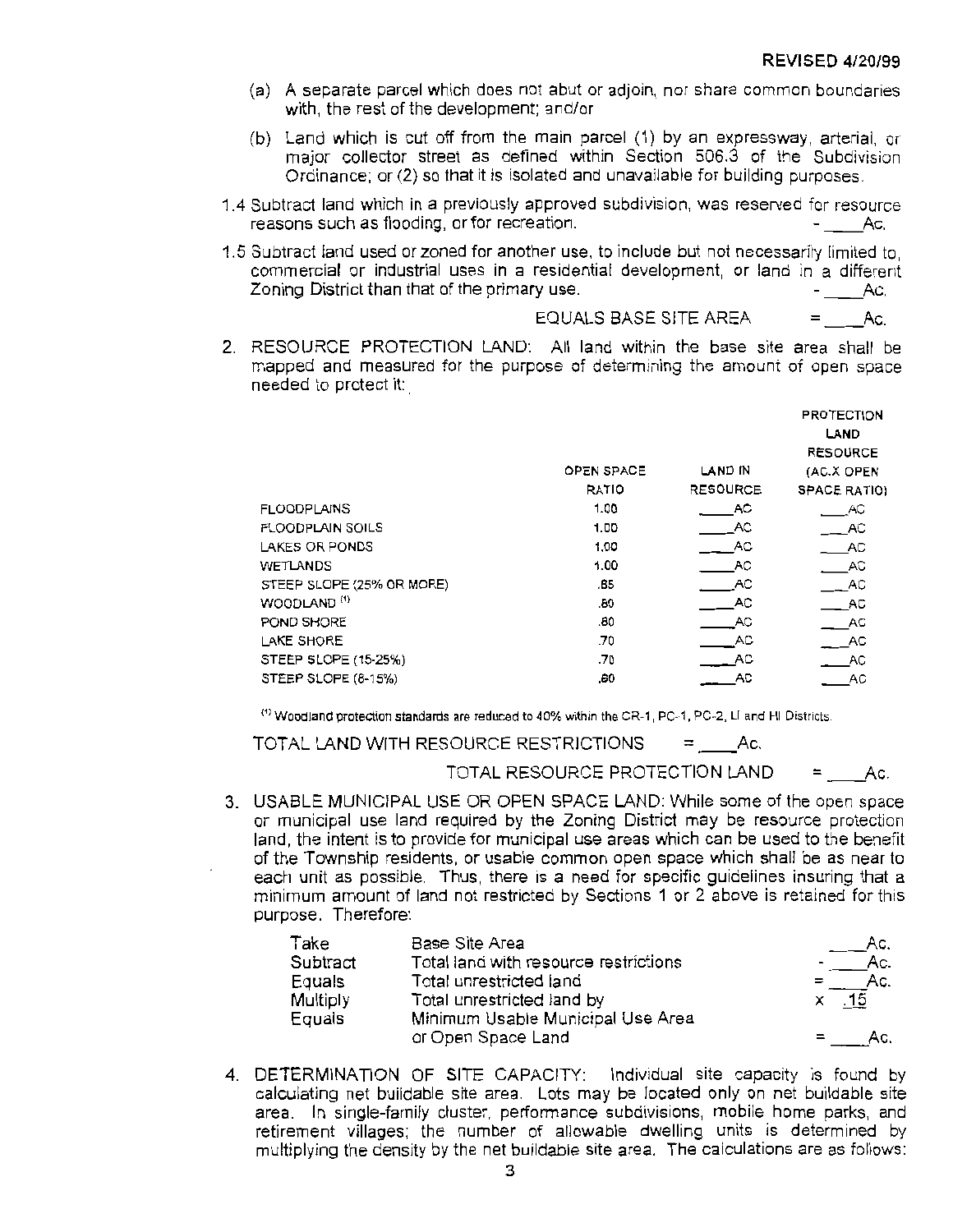# **REVISED 4/20/99**

4.1.Single-family Cluster, Performance Subdivision, Mobile Home Park, or Retirement Village:

| Take        | <b>Resource Protection Land</b>      | Ac. |
|-------------|--------------------------------------|-----|
| Add         | Minimum Municipal Use Area or        |     |
|             | Open Space Land                      | Ac. |
| Equals      | Total Open Space                     | Ac. |
| Take        | <b>Base Site Area</b>                | Ac. |
| Multiply by | Open Space Ratio (Table 502)         |     |
| Equals      | Minimum Required Open Space          | Ac. |
| Take        | Base Site Area                       | Ac. |
| Subtract    | Total Open Space or Minimum Required |     |
|             | Open Space, whichever is greater     | Ac, |
| Equals      | Net Buildable Site Area              |     |
| Multiply by | Maximum Density (Section 502)        |     |
| Equals      | Allowable Number of Dwelling Units   |     |
|             |                                      |     |
|             | te the Impervious Surface Ratio:     |     |
|             |                                      |     |

4.2 Calculat

| Impervious Surfaces:                                   |  |
|--------------------------------------------------------|--|
| <b>Streets</b>                                         |  |
| <b>Buildings</b>                                       |  |
| Driveways                                              |  |
| Sidewalks                                              |  |
| Patios                                                 |  |
| Parking Lots                                           |  |
| Other                                                  |  |
| Equals Total Impervious Surface                        |  |
| Divide by Net Buildable Site Area                      |  |
| Equals Impervious Surface Ratio                        |  |
| Maximum Allowable Impervious Surface Ratio (Table 502) |  |

- B. The following site capacity calculations shall be submitted with applications for agricultural, commercial, institutional, industrial, and all other residential uses not included in paragraph 501.A. (residential uses not requiring open space):
	- 1. Certain portions of tracts may not be usable for the activities proposed for the site. These areas shall therefore be subtracted from the site area to determine Base Site Area.
	- 1.1 Site Area as determined by actual on-site survey example and the same state. Ac.
	- 1.2 Subtract land within the existing and ultimate right-of-way of existing streets, utility rights-of-way and easements. 1.3 Subtract !and which is not contiguous; i.e., \_\_ Ac.
	-

Ac. Ac. Ac. Ac. Ac. Ac. Ac. Ac.  $Ac.$ Ac. Ac.

- (a) A separate parcel which does not abut or adjoin, nor share common boundaries with, the rest of the development; and/or
- (b) Land which is cut off from the main parcel (1) by an expressway, arterial, or major collector street as defined within Section 506.3 of the Subdivision Ordinance, or (2)so that it is isolated and unavailable for building purposes.
- 1.4 Subtract land which in a previously approved subdivision, was reserved for resource<br>reasons such as flooding, or for recreation.
- 1.5 Subtract land used or zoned for another use, to include but not necessarily limited to, commercial or industrial uses in a residential development, or land in a different Zoning District than that of the primary use. \_\_ Ac. . Ac. - ـــــــــ Zoning District than that of the primary use.<br>.EQUALS BASE SITE AREA = = \_\_\_\_\_Ac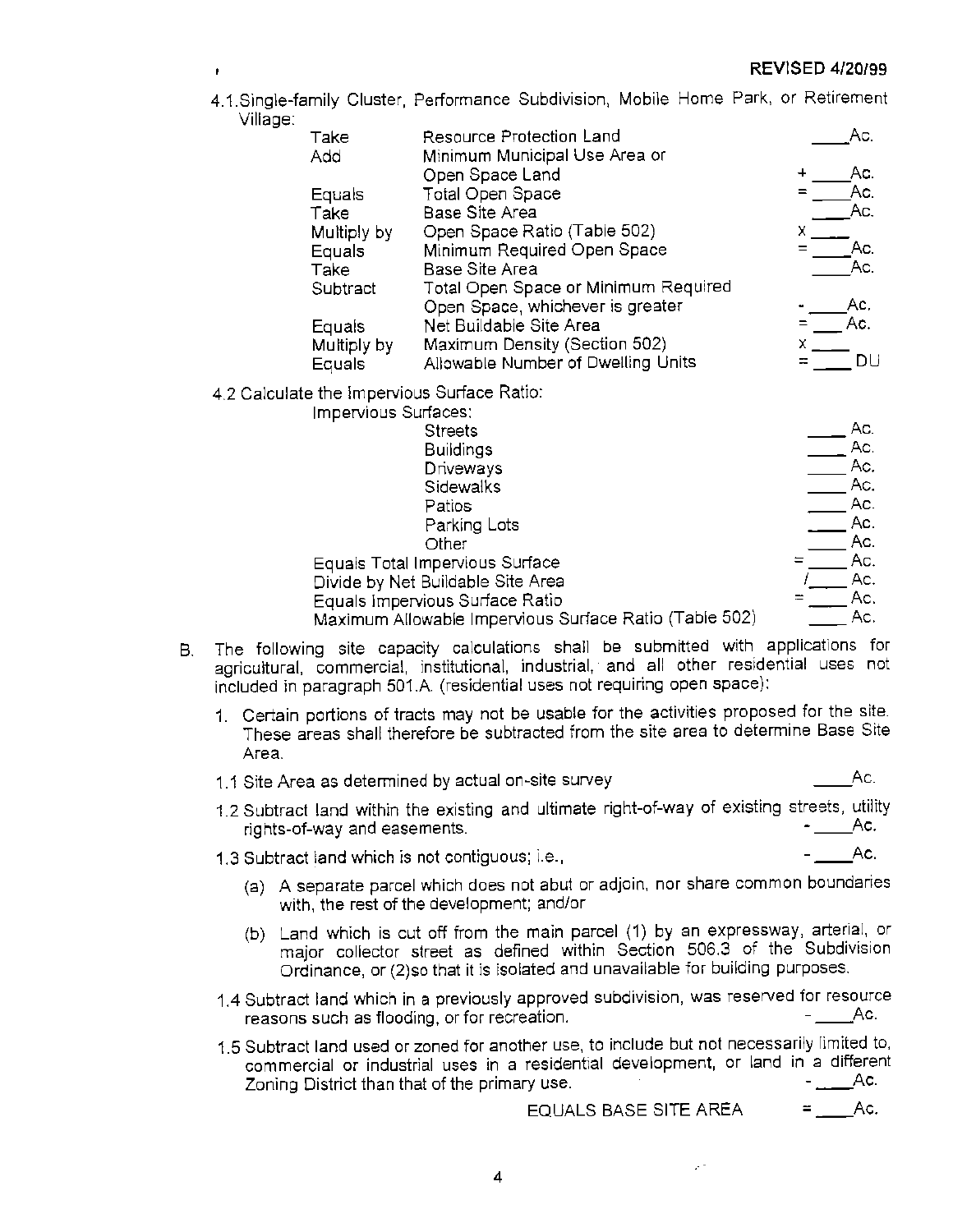DU

2. Calculate the Impervious Surface Ratio:

| Impervious Surfaces:                                   |     |
|--------------------------------------------------------|-----|
| <b>Streets</b>                                         | Ac. |
| <b>Buildings</b>                                       | Ac. |
| Driveways                                              | Ac. |
| Sidewalks                                              | Ac. |
| Patios                                                 | Ac. |
| Parking Lots                                           | Ac. |
| Other                                                  | Ac. |
| Equals Total Impervious Surface                        | Ac. |
| Divide by Base Site Area                               | Ac. |
| Equals Impervious Surface Ratio                        | Ac. |
| Maximum Allowable Impervious Surface Ratio (Table 502) | Ac. |

3. Calculate Maximum Number of Dwelling Units:

| Take     | Base Site Area                     | ______Ac. |    |
|----------|------------------------------------|-----------|----|
| Multiply | Maximum Density (Section 502)      |           |    |
| Equals   | Allowable Number of Dwelling Units | $=$       | DU |

# Article VI.

Table 502: Performance Standards - Bulk and Area, is amended to read as follows:

TABLE 502: PERFORMANCE STANDARDS - BULK AND AREA

|             |                     |                          |                          | MAX.              |             |                              |               |
|-------------|---------------------|--------------------------|--------------------------|-------------------|-------------|------------------------------|---------------|
|             |                     | MIN, OPEN                | MAX,                     | <b>IMPERVIOUS</b> | MIN. SITE   | MIN. LOT                     | MAX.          |
|             |                     | SPACE                    | DENSITY                  | <b>SURFACE</b>    | <b>AREA</b> | SIZE                         | <b>HEIGHT</b> |
| DIST.       | <b>USE</b>          | RATIO                    | <b>DU/AC</b>             | RATIO             | $\{SF\}$    | (SF)                         | (FT)          |
| <b>RR</b>   | Single-family       | 0%                       | .75                      | .09               | 50,000      | 50,000(1)                    | 35            |
|             | S.F.Cluster         | 55%                      | 1:45                     | .20               | 20 AC       | $30,000^{(2)}$               | 35            |
|             | Other Uses          |                          | $\overline{\phantom{0}}$ | .35               |             | SEE PRINCIPLE USES PERMITTED | 35            |
| <b>CR-1</b> | Single-family       | $\overline{ }$           | 1.2                      | .14               | 30,000      | $30,000^{(3)}$               | 35            |
|             | S.F. Cluster        | 40%                      | 2.25                     | .20               | 5 AC        | $10,000^{(3)}$               | 35            |
|             | Perf. Subd.         | 50%                      | 5.0                      | .35               | 5 AC        | $-$ (3) (4)                  | 35            |
|             | Other Uses          | $\overline{\phantom{0}}$ | $\overline{\phantom{0}}$ | .35               |             | SEE PRINCIPLE USES PERMITTED | 35            |
| $CR-2$      | Single-family       | $\overline{\phantom{0}}$ | .75                      | .14               | 50,000      | 50,000(1)                    | 35            |
|             | S.F Cluster Opt. 1  | 55%                      | 1.65                     | .25               | 10 AC       | $30.000^{(2)}$               | 35            |
|             | S.F. Cluster Opt. 2 | 65%                      | 2.15                     | .35               | 10 AC       | 20,000 <sup>(2)</sup>        | 35            |
|             | Other Uses          | $\overline{\phantom{a}}$ | —                        | .35               |             | SEE PRINCIPLE USES PERMITTED | 35            |
| VĊ          | Single-family       | $\overline{\phantom{0}}$ | 1.8                      | .26               | 20,000      | $20,000^{(3)}$               | 35            |
|             | Single-family       |                          | .75                      | $-26$             | 50,000      | 50.000                       | 35            |
|             | Perf. Subd.         | 45%                      | 5.0                      | .35               | 5 AC        | (3)(4)                       | 35            |
|             | Other Uses          | -                        | $\overline{a}$           | .65               | 50,000      | 20,000(3)                    | 35            |
| MHP         | Mobile Home Park    | 30%                      | 4.5                      | .27               | 20 AC       | 7,500(3)                     | 35            |
| $PC-1$      | All Uses            | -                        | مسد                      | .70               | 20,000      | $20,000^{(3)}$               | 35            |
| PC-2        | All Uses            | $\overline{\phantom{m}}$ | -                        | 70.               | 50,000      | $50,000^{(3)}$               | 35            |
| LI & HI     | All Uses            | $\overline{\phantom{a}}$ | $\blacksquare$           | .6                | 2 AC        | $2 AC^{(3)}$                 | 35            |

(f) Each lot must be served with public water provided by a Municipal Authority. For lots not served with public water, there shall remain an additional 80,680 souare feet of land that shall remain as deed restricted conservation land until such time as public water can serve the balance of the lot unless the proposed subdivision is a minor subdivision.

2) Each lot must be served by public water provided by a Municipal Authority and by individual on-lot sewage disposal system**s**.

J) Each lot must be served by public water and sewer provided by a Municipal Authority.

 $^{(4)}$ As required by Section 406.B4.